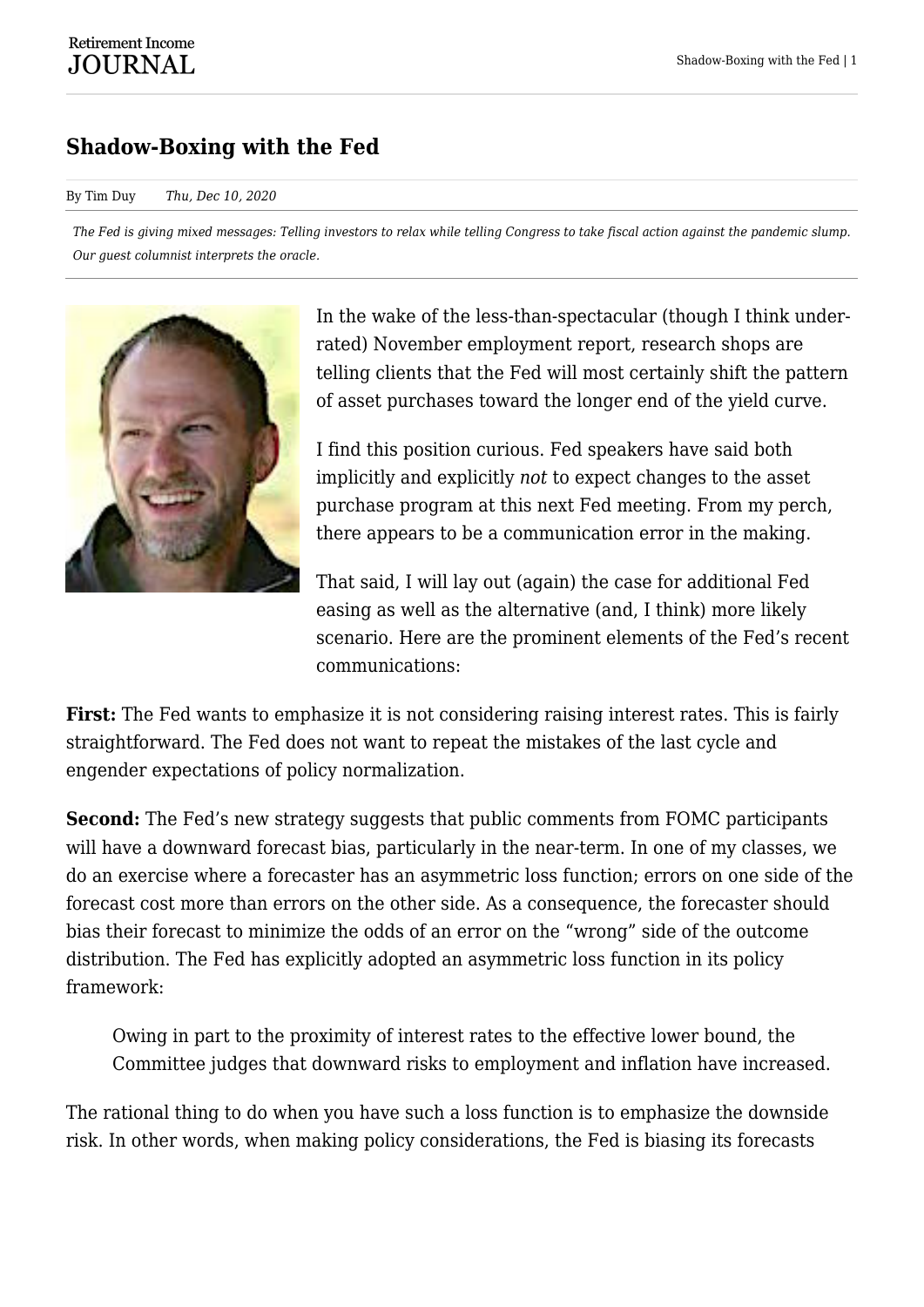down to mitigate the risk associated with being close to the effective lower bound.

This supports an excessively pessimistic public position in which the Fed will say more policy support is likely needed–even if an unbiased forecast says no such support is needed. This will encourage market participants to expect easing even if no reasons for it exist.

**Third.** The Fed is "woke." The Fed has long ignored the micro-consequences of its actions, preferring to focus on the macro story. This focus has led the Fed to embrace the risk of higher unemployment in order to reduce the risk of inflation—even though the latter hasn't been a problem. With the help of the 'Fed Listens' events, the Fed now understands how it inadvertently contributed to high unemployment. The Fed now reminds us that it has learned from its errors with comments such as this from the minutes:

Many participants observed that high rates of job losses had been especially prevalent among lower-wage workers, particularly in the services sector, and among women, African Americans, and Hispanics. A few participants noted that these trends, if slow to reverse, could exacerbate racial, gender, and other social-economic disparities. In addition, a slow job market recovery would cause particular hardship for those with less educational attainment, less access to childcare or broadband, or greater need for retraining.

This language, while accurate, contributes to a perception of negative bias in the Fed's outlook. Note also that while some of these problems are cyclical (a persistently strong job market will help alleviate the stress on lower-wage households), many are structural. Even with a strong job market and fiscal policy fixes, they won't entirely go away.

The Fed can't fix everything. It will be interesting to see how it explains pulling back on policy when these issues haven't been resolved.

**Fourth:** The Fed wants more fiscal support for the economy. Rightly, in my opinion, it believes the economy's immediate problems require a fiscal rather than a monetary response. I believe the Fed's oft-stated concerns regarding the near-term outlook have more to do with maintaining public pressure on Congress to act rather than signaling a monetary policy response. Market participants, however, might interpret the Fed as indicating it will attempt to compensate for a failure by Congress to reach a compromise on fiscal policy.

**Fifth:** The Fed insists that its tools remain effective and that it will use all of them to support the recovery. Vice-chair Richard Clarida recently said: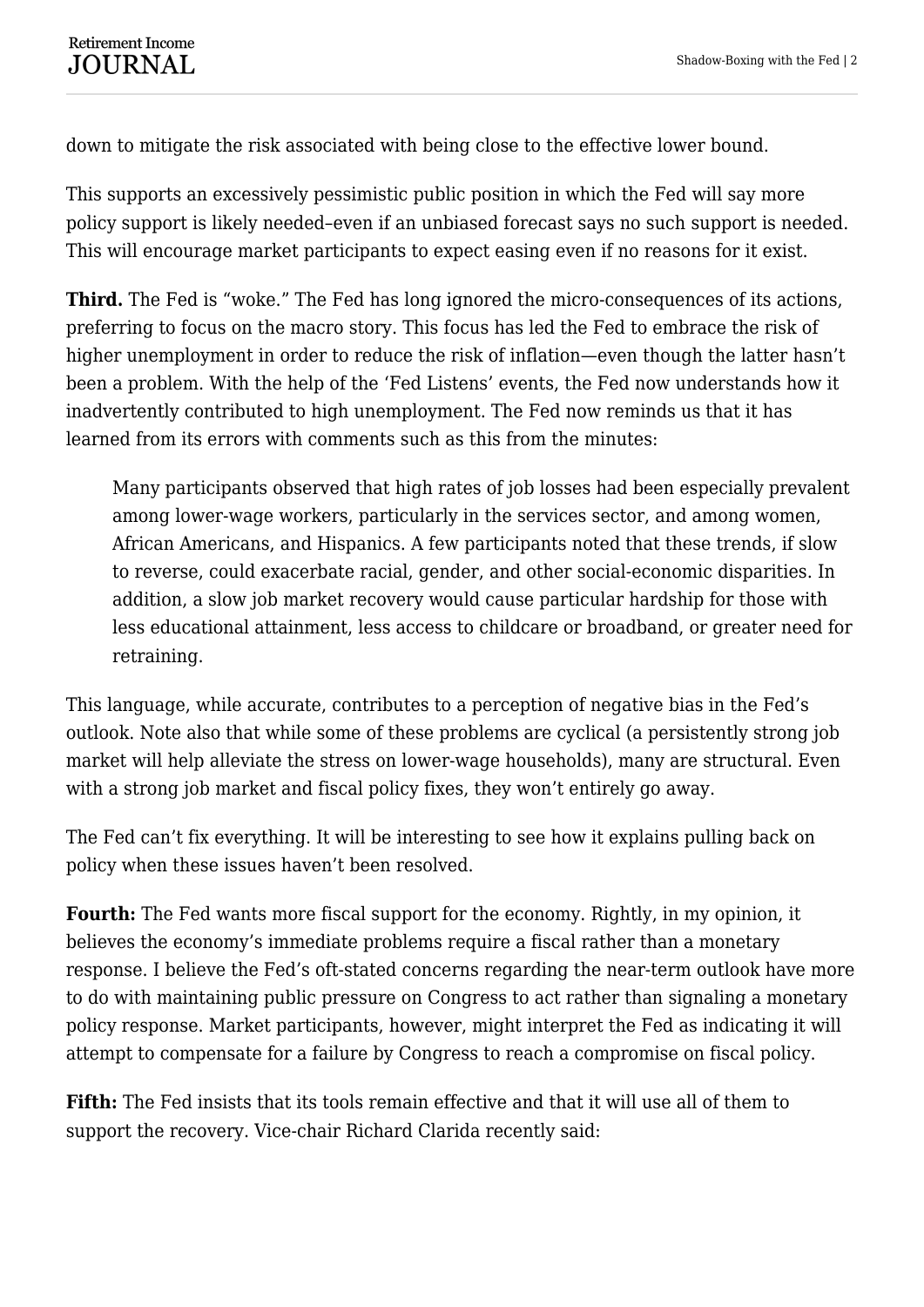These large-scale asset purchases are providing substantial support to the economic recovery by sustaining smooth market functioning and fostering accommodative financial conditions, thereby supporting the flow of credit to households and businesses. At our November FOMC meeting, we discussed our asset purchases and the critical role they are playing in supporting the economic recovery. Looking ahead, we will continue to monitor developments and assess how our ongoing asset purchases can best support achieving our maximum-employment and price-stability objectives.

This suggests that the Fed believes that it can turn up the dial on asset purchases to accelerate the recovery. But that's wrong.

**Sixth:** The Fed is increasingly aware of the medium-term upside risks to the forecast, but often downplays those risks. Chair Jerome Powell, for example, in recent testimony that news on the vaccine front is very positive for the medium term. But market participants can be forgiven if they don't focus on that point. Neither can Powell, because the above points force him back to the near-term risks:

For now, challenges and uncertainties with respect to the vaccine remain, including timing, production and distribution, and efficacy across different groups. It remains difficult to assess the timing and scope of the economic implications of these developments with confidence.

Altogether, the Fed's messaging dwells on the imminent downside risks to the economy. It feels a need to avoid anything that might sound like it intends to revise the path of interest rates. It's saying that the economy needs more support, and that it has the tools to support it.

**Bottom Line:** I have no secret source telling me what will happen next week. I understand the belief that more easing is coming. But I don't like to predict the opposite of what multiple Fed speakers are saying. The Fed seems to be saying that it will go after the lowhanging fruit by issuing some guidance on the asset purchase program at the next meeting.

In November, the Fed did discuss potentially changing the duration mix or the size of asset purchases. But that discussion regarded policy beyond the current surge of COVID cases.

With financial conditions currently easy and the Fed unable to impact near-term economic outcomes, it has no reason to change policy next week. Of course, the Fed could address any unexpected tightening of financial conditions between now and the meeting.